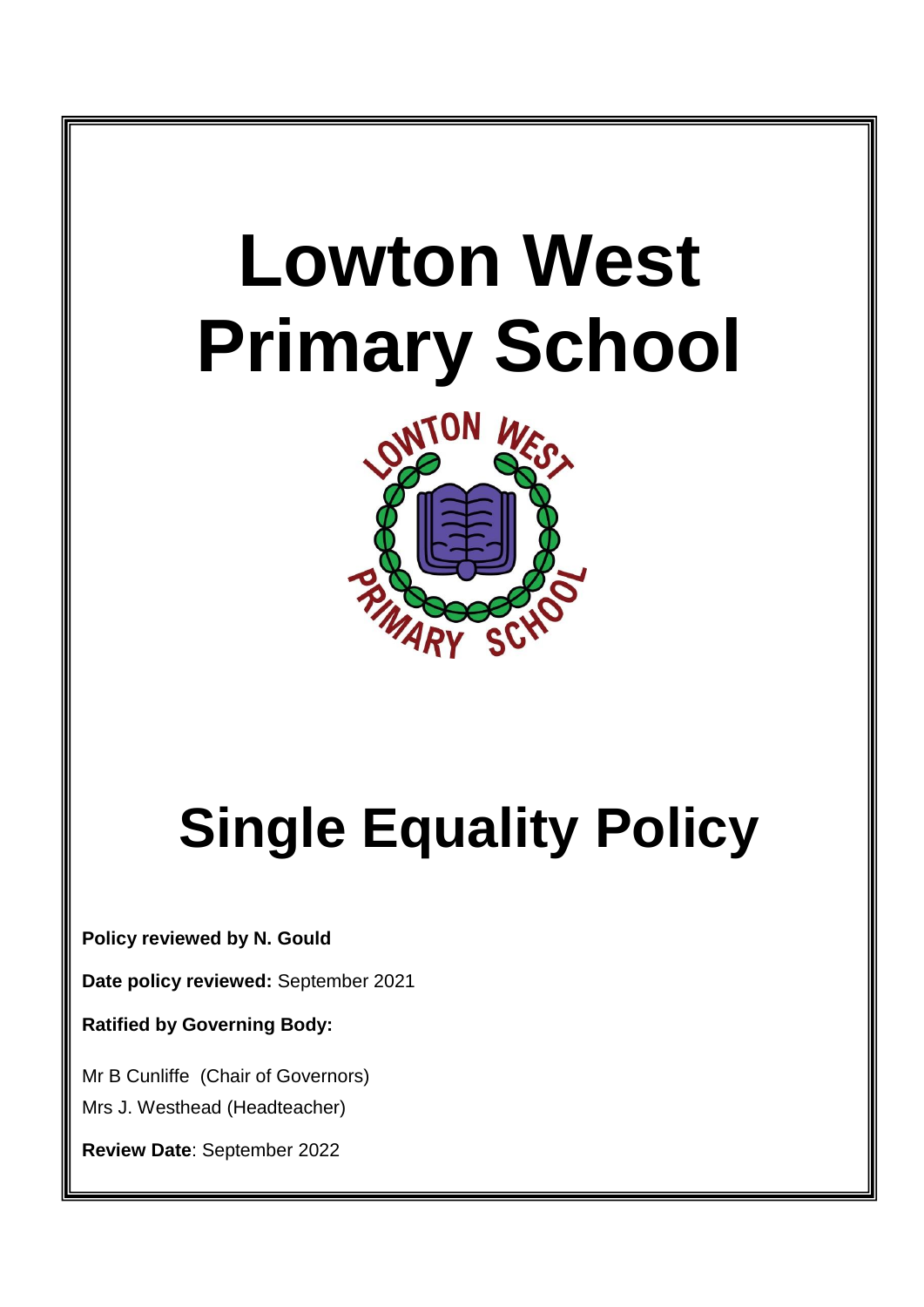# Lowton West Primary School **Single Equality Policy**



# *Aiming High Together*

# **School Vision**

To inspire, achieve and succeed, we will aim high and build dreams and futures together.

# **Mission Statement**

Providing the highest quality education, care and support for the whole school community**.**

**Our mission statement is based on RESPECT:**

- R **= Recognising the needs of the individual child**
- E **= Ensuring a unique and engaging curriculum**
- S **= Supporting each other to learn and achieve**
- P **= Passionate about providing the highest quality education**
- E **= Encouraging creativity, self – expression and imagination**
- C **= Creating confident, resilient, life – long learners**

# T **= The voice of everybody is heard**

All the above statements help us to understand how we can all make a positive contribution to the school and the wider community.

# **We will do this through our core values:**

- Respect
- Resilience
- Kindness
- Confidence

We also, at Lowton West Primary School, strive to develop and uphold British Values. The five British values that the Government has identified for schools to focus on are: -

- Democracy
- The Rule of Law
- Individual liberty and mutual respect and tolerance of those with different faiths and beliefs
- Developing personal and social responsibility
- Respect for British Institutions

There are more details on how our school demonstrates and develops these British Values in our British Values Policy and on our website.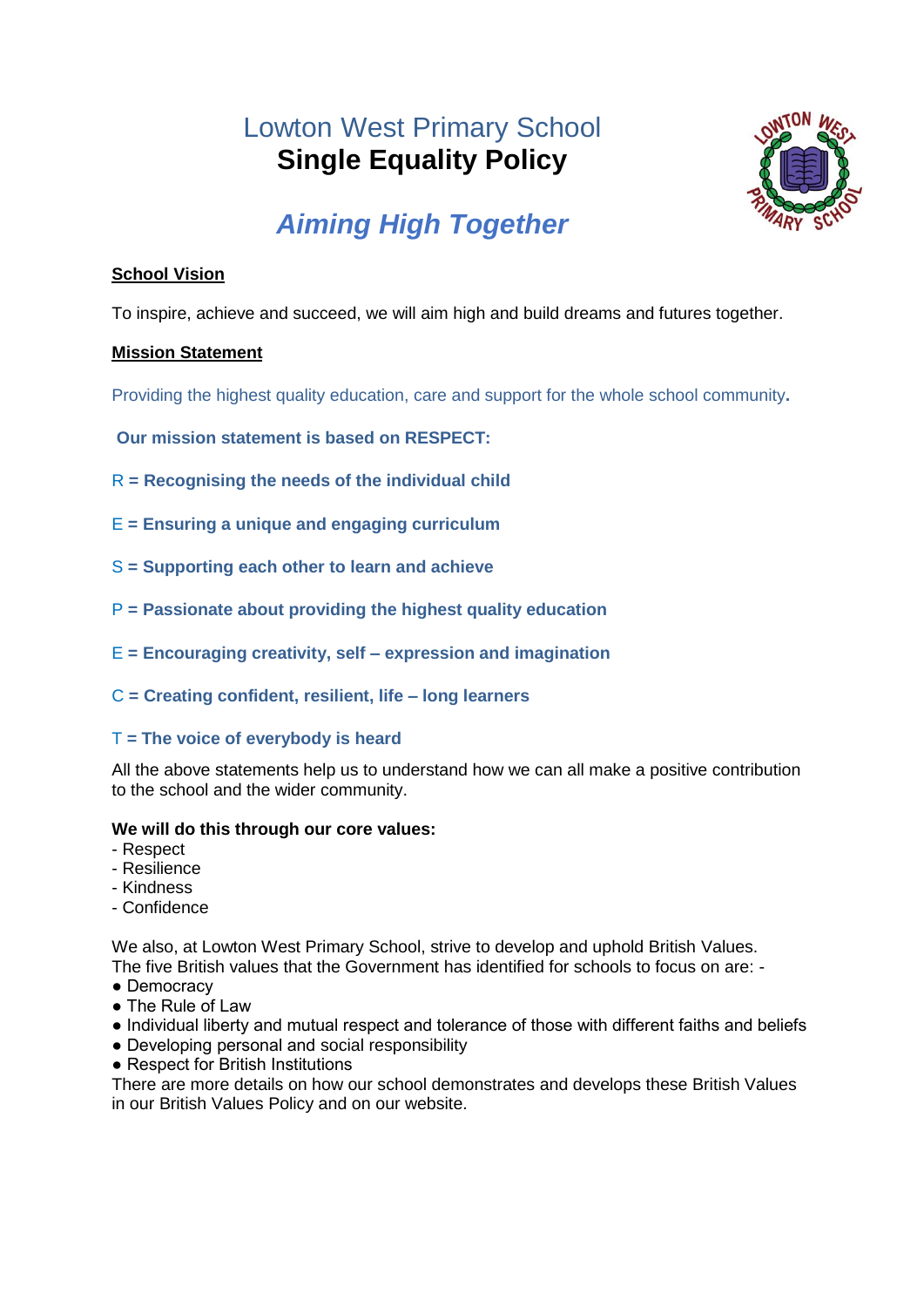#### **Introduction**

Lowton West Primary School is guided by a clear set of objectives and values, one of which is equality. Our mission identifies the importance that we place on valuing individuals and their individuality. This policy is intended to ensure that our school promotes individuality in all our children irrespective of their ethnicity, religion, attainment, age, disability, gender, sexual orientation, gender identity or background.

Unlawful discrimination, which results in unfairness in any aspect of school's employment policies and practices, curriculum or service delivery, will not be acceptable under any circumstances.

In accordance with our mission statement, we pledge to respect the equal human rights of our pupils, staff and other members of the school community, and to educate them about equality, diversity and cohesion.

#### **Legislation and Duties**

This policy is in accordance with The Equality Act 2010, which replaced all previous legislation in relation to equal opportunities. In line with that legislation, it seeks to ensure that this school provides equal opportunities for all children and adults, giving due regard to groups with 'protected characteristics', in terms of gender, race, disability, sexual orientation, religion/belief, age, gender reassignment, pregnancy/maternity and marriage/civil partnership, in accordance with the Act.

| <b>Equality Areas:</b>    | Legislation:                                                              |
|---------------------------|---------------------------------------------------------------------------|
| Race                      | Equality Act 2010                                                         |
| <b>Disability</b>         | Special Educational Needs and Disability Code<br>$\overline{a}$           |
| <b>Sexual Orientation</b> | of Practice 2014                                                          |
| <b>Religion or Belief</b> | <b>Children and Families Act 2014</b><br>$\overline{\phantom{0}}$         |
| Age                       | Education Act 2002                                                        |
| Cohesion                  | <b>Education Act 2011</b>                                                 |
| Gender inc. Gender        | 2011 Prevent Strategy<br>$\overline{a}$                                   |
| Identity and Gender       | Promoting fundamental British Values as part<br>$\blacksquare$            |
| reassignment              | of SMSC in schools (November 2014)                                        |
|                           | Supporting pupils at school with Medical<br>$\qquad \qquad -$             |
|                           | Conditions (2014)                                                         |
|                           | Public Sector Equality Duty (PSED) 2017<br>$\qquad \qquad -$              |
|                           | DfE (2014) The Equality Act 2010 and Schools'<br>$\overline{\phantom{0}}$ |
|                           | <b>General Data Protection Regulation (GDPR)</b>                          |

The following table identifies the equality legislation that affects the school.

# **Equality Ethos Statement**

In accordance with our mission statement and ethos, we pledge to respect the human rights of all our pupils and to educate them about equality.

We will also respect the equal rights of staff, parents and other members of the school community.

In particular, we will comply with the relevant legislation and will implement school plans in relation to race equality, disability equality, gender equality and the Special Educational Needs and Disability Code of Practice 2014 in order to develop positive attitudes and a sense of responsibility towards human rights.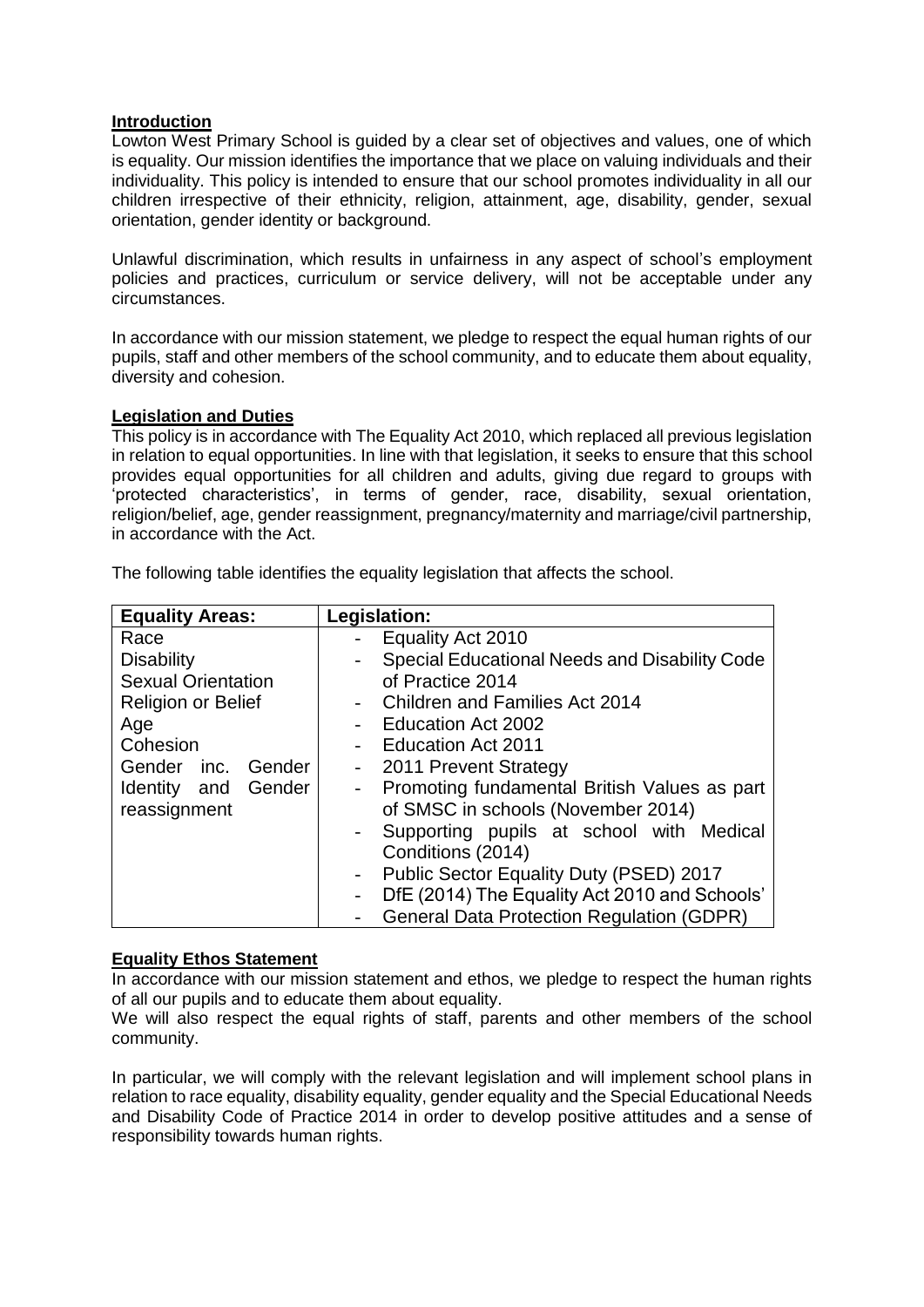School also adheres to the DfE guidance to actively promote fundamental British Values and follow advice *"to create and enforce a clear and rigorous expectation on all schools to promote the fundamental British values of democracy, the rule of law, individual liberty and mutual respect and tolerance of those with different faiths and beliefs."*

Our Equality Policy is intended to help to ensure that this school promotes the individuality of everyone.

- We do not discriminate against anyone, be they staff, pupil or parent, on the grounds of ethnicity, religion, attainment, age, disability, gender, gender identity and reassignment, sexual orientation or background.
- We promote the principle of fairness and justice for all through the education that we provide in our school.
- We seek to ensure that all pupils have equal access to the full range of educational opportunities provided by the school.
- We constantly strive to remove any forms of indirect discrimination that may form barriers to learning for some groups.
- We ensure that all recruitment, employment, promotion and training systems are fair to all, and provide opportunities for everyone.
- We challenge personal prejudice and stereotypical views whenever they occur.
- We value each pupil's worth, we celebrate the individuality and cultural diversity of the community centred on our school, and we show respect for all minority groups.
- We promote the British Values throughout our curriculum.
- We are aware that prejudice and stereotyping are caused by poor self-image and by ignorance. Through positive educational experiences, and support for each individual's legitimate point of view, we aim to promote positive social attitudes, and respect for all.
- We will consult and involve those affected by inequality in the decisions school takes to promote equality and eliminate discrimination. This will include parents, staff, pupils and members of the local community.

# **Race equality actions**

We will teach the children to respect all people irrespective of creed, faith, colour, race or social standing. The same respect for race equality will be upheld by all members of the school community. We will tackle racial discrimination and promote equality of opportunity and good race relations across the school. We will listen and respond to those who have been affected by inequality and take action to address any concerns raised.

# **Disability equality actions**

We will teach children to value and celebrate individual differences and disabilities. At Lowton West, we believe that everyone is special. All members of the school community will comply with school policy, the SEND policy, 'Supporting Pupils at School with Medical Conditions' and the Accessibility Plan.

#### **Gender equality actions**

We will promote equal opportunities for all members of our community.

# **Sexual orientation and gender reassignment**

At Lowton West, we are proud of the diversity of our school community and commit fully to equal opportunities for all and seek to address and challenge all forms of prejudice. Members of our school community who may be affected these protected characteristics will be consulted For the purposes of this policy, the term 'transgender' refers to any individual whose gender expression or identity is different from that traditionally associated with the sex they were assigned at birth.

# **Community cohesion**

The school will work to promote cohesion within the wider community.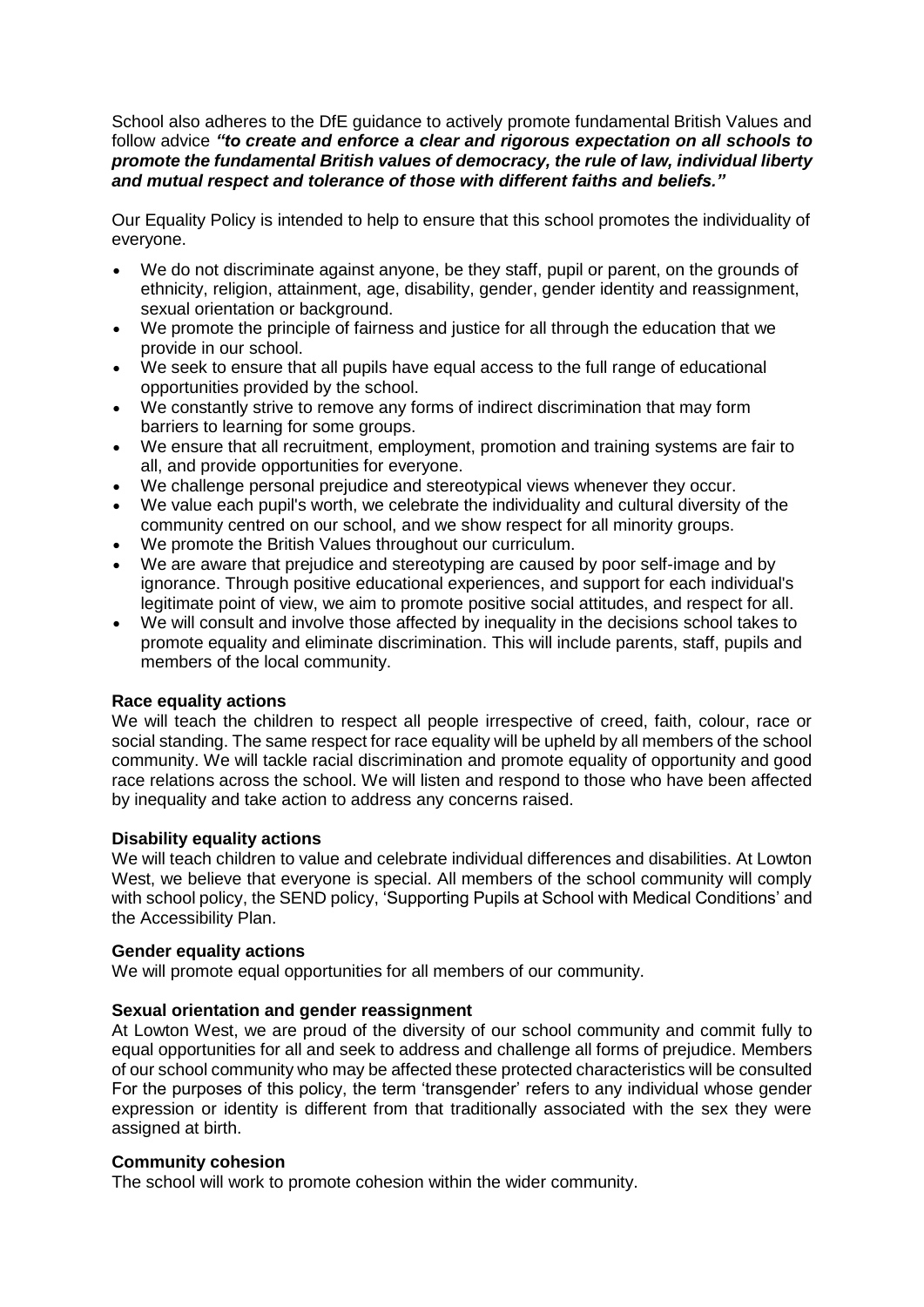# **Assess and Monitor**

We will assess and monitor the impact of equality policies on pupils, staff and parents/carers, in particular monitor pupil admissions, attainment data/levels and pupil exclusions by background, disability, gender and different racial groups. The school will take the necessary steps to improve any adverse outcomes for any group. We constantly strive to remove any forms of indirect discrimination that may form barriers to learning for some groups. School will seek the views of advisory staff, outside agencies and the local authority in relation to equality and diversity.

# **Reporting and Recording of racist, homophobic and other hate incidents**

Any racist or other hate incidents which occur in school will be recorded in school and reported to Governors on a regular basis.

# **Responsibilities**

The Governing Body is responsible for:

- ensuring the school complies with the relevant equality legislation
- ensuring the school Equality Scheme, Accessibility Plan and its procedures are followed
- ensuring that the school functions (eg. finance, curriculum, and health and safety) are assessed to improve staff and pupils' understanding of the values and principles of equality, diversity and cohesion.

#### **The Head Teacher is responsible for:**

- ensuring the school Equality Scheme, Accessibility Plan, Supporting Pupils at school with Medical Conditions Policy, Racial Equality Plans and its procedures are followed
- producing regular information for staff and governors about the plans and how they are working
- ensuring the school has an anti-discrimination policy for dealing with and reporting hate incidents. Ensuring arrangements are in place for:
- Equality impact assessment of policies
- Equality monitoring of policies eg. employment, admissions, pupil attainment, exclusion, hate incidents. Equality assessment of the curriculum.
- ensuring staff know their responsibilities and receive training and support in carrying these out
- taking appropriate action in cases of harassment and discrimination, including racist bullying, homophobic bullying and bullying related to SEND, gender or disability
- revising and reviewing the School's Equality Plans and Accessibility Plans

# **All staff are responsible for:**

- dealing with racist, homophobic and other hate-incidents
- promoting equal opportunities and good race relations
- avoiding discrimination against anyone for reasons of SEND, ethnicity, sexual orientation, disability or gender
- keeping up to date with the law on discrimination
- ensuring they follow equality policies and procedures and take up equality training and learning opportunities provided by the school
- following guidance received from the Local Authority

# **Teaching staff are responsible for:**

- undertaking an equality assessment of their curriculum, to ensure there is equality of opportunity to access the curriculum through teaching and learning
- being able to recognise and tackle bias and stereotyping in the school and wider community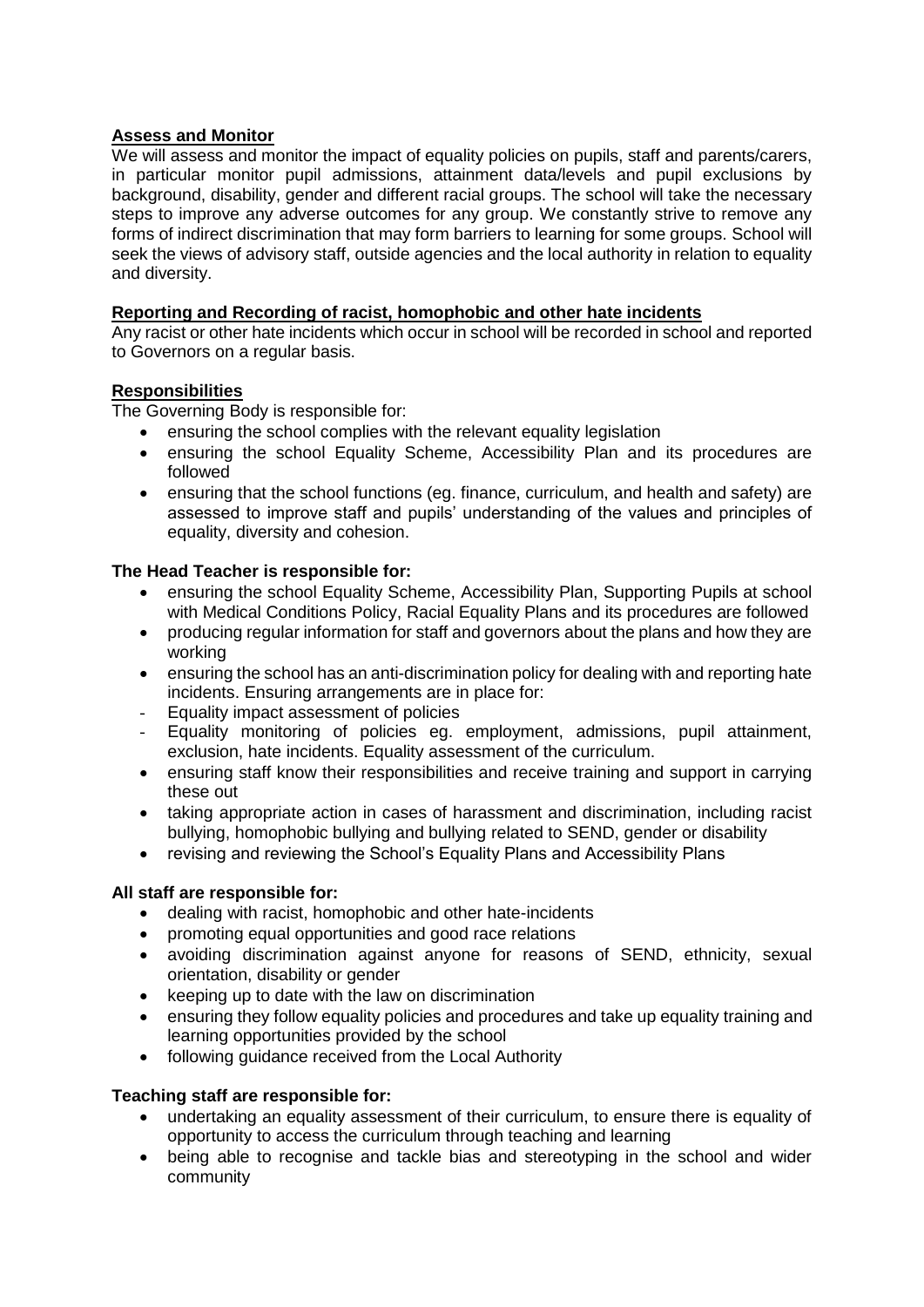challenging discriminatory language and behaviour and providing appropriate alternatives and role models

The headteacher is responsible overall for dealing with reports of hate-incidents.

#### **Visitors and contractors are responsible for:**

 behaving in a non-discriminatory way and respecting the human rights of individuals regardless of ethnicity, SEND, religion, disability, sexual orientation, gender and gender reassignment.

# **Definition of Discrimination**

The **characteristics** that are protected by the Equality Act 2010 are:

- age
- disability
- gender reassignment
- marriage or civil partnership (in employment only)
- pregnancy and maternity
- race
- religion or belief
- sex
- sexual orientation.

The Equality Act defines four kinds of unlawful behaviour. These are:

*Direct Discrimination*, which occurs when a person is treated less favourably than another on grounds of a personal characteristic.

*Indirect Discrimination*, which occurs when a rule or condition which is applied equally to everyone:

- Can be met by considerably smaller proportion of people from a particular group
- Is to the disadvantage of that group
- Cannot be justified by the aims and importance of the rule condition

*Victimisation*, which occurs when a person is treated less favourably because they have taken action in respect of discrimination, e.g. by bringing a complaint or giving evidence for a colleague.

*Harassment*, which occurs when unwanted conduct violates a person's dignity or creates an intimidating, hostile, degrading, humiliating or offensive environment for them, on grounds of one of the relevant characteristics such as sex or race.

#### **Discrimination with regard to pupils**

We will not discriminate unlawfully against children seeking admission, nor with regard to how pupils are treated, on grounds of gender, SEND, race, disability, sexual orientation (of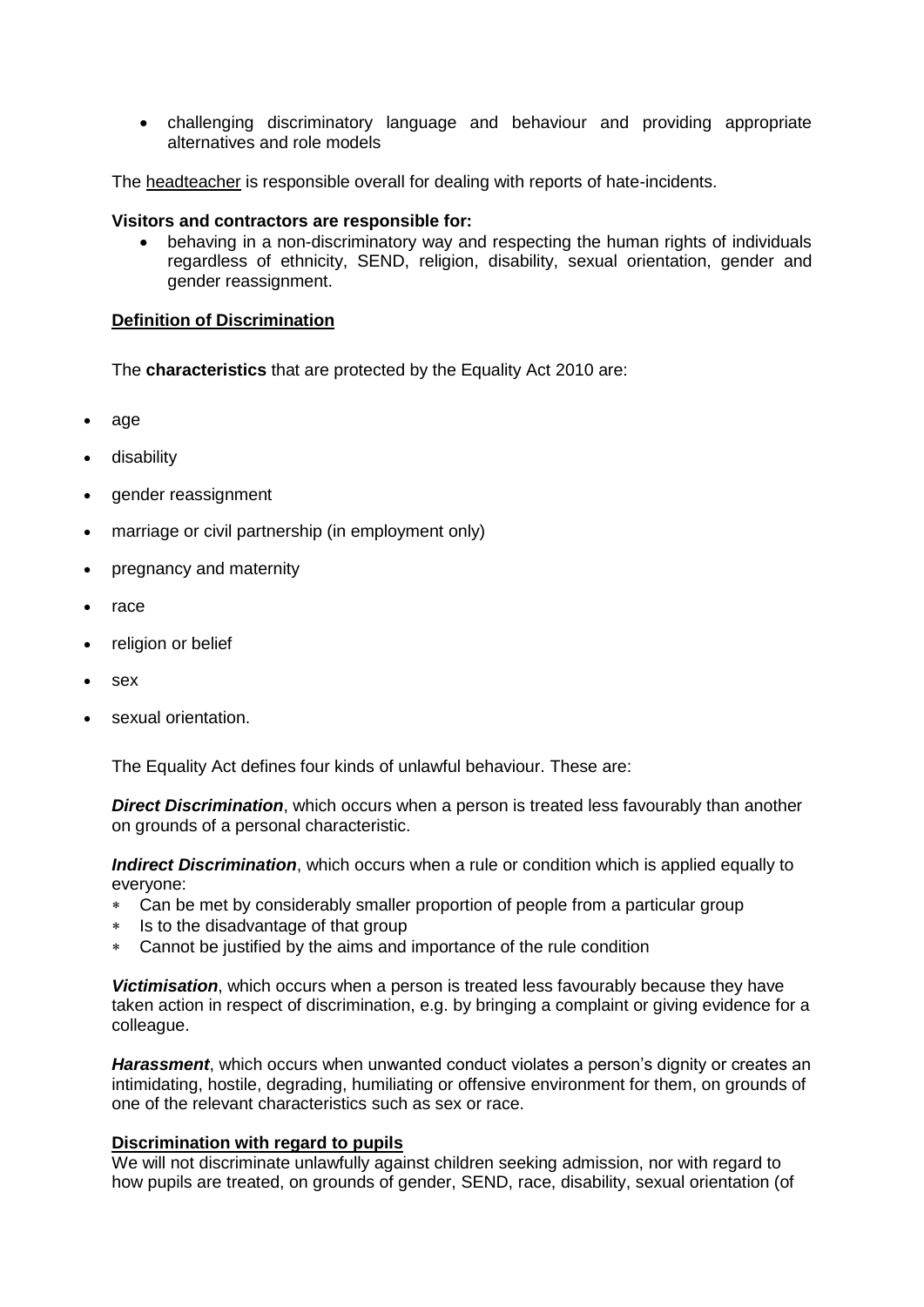the pupil, or their parents or carers), gender reassignment, religion or belief. This includes discrimination in provision of teaching or allocating the pupil to certain classes, applying different standards of behaviour, dress and appearance, excluding pupils or subjecting them to any other detriment, and conferring benefits, facilities or services.

#### **Employment**

We are committed to a fair and equal pay policy and a free from bias pay structure.

We will not discriminate in employment unlawfully on grounds of gender, gender reassignment, race, disability, sexual orientation, religion or belief or age. This includes discrimination in relation to recruitment, terms and conditions, promotions, transfers, dismissals, training and employment practices such as dress codes and disciplinary procedures.

With regard to disability, we will make such reasonable adjustments as are necessary to prevent a disabled person being at a substantial disadvantage in comparison with people who are not disabled.

# **Public Sector Equality Duty**

This policy is in accordance with the Public Sector Equality Duty (PSED) 2017. As a school we consider or think about how our policies or decisions affect people who are protected under the Equality Act.

The characteristics that are protected in relation to the public sector equality duty are:

- age
- disability
- gender reassignment
- marriage and civil partnership
- pregnancy and maternity
- race
- religion or belief
- sex
- sexual orientation

#### **149 Public sector equality duty**

(1) A public authority must, in the exercise of its functions, have due regard to the need to—

(a) eliminate discrimination, harassment, victimisation and any other conduct that is prohibited by or under this Act;

(b) advance equality of opportunity between persons who share a relevant protected characteristic and persons who do not share it;

(c) foster good relations between persons who share a relevant protected characteristic and persons who do not share it.

(2) A person who is not a public authority but who exercises public functions must, in the exercise of those functions, have due regard to the matters mentioned in subsection (1).